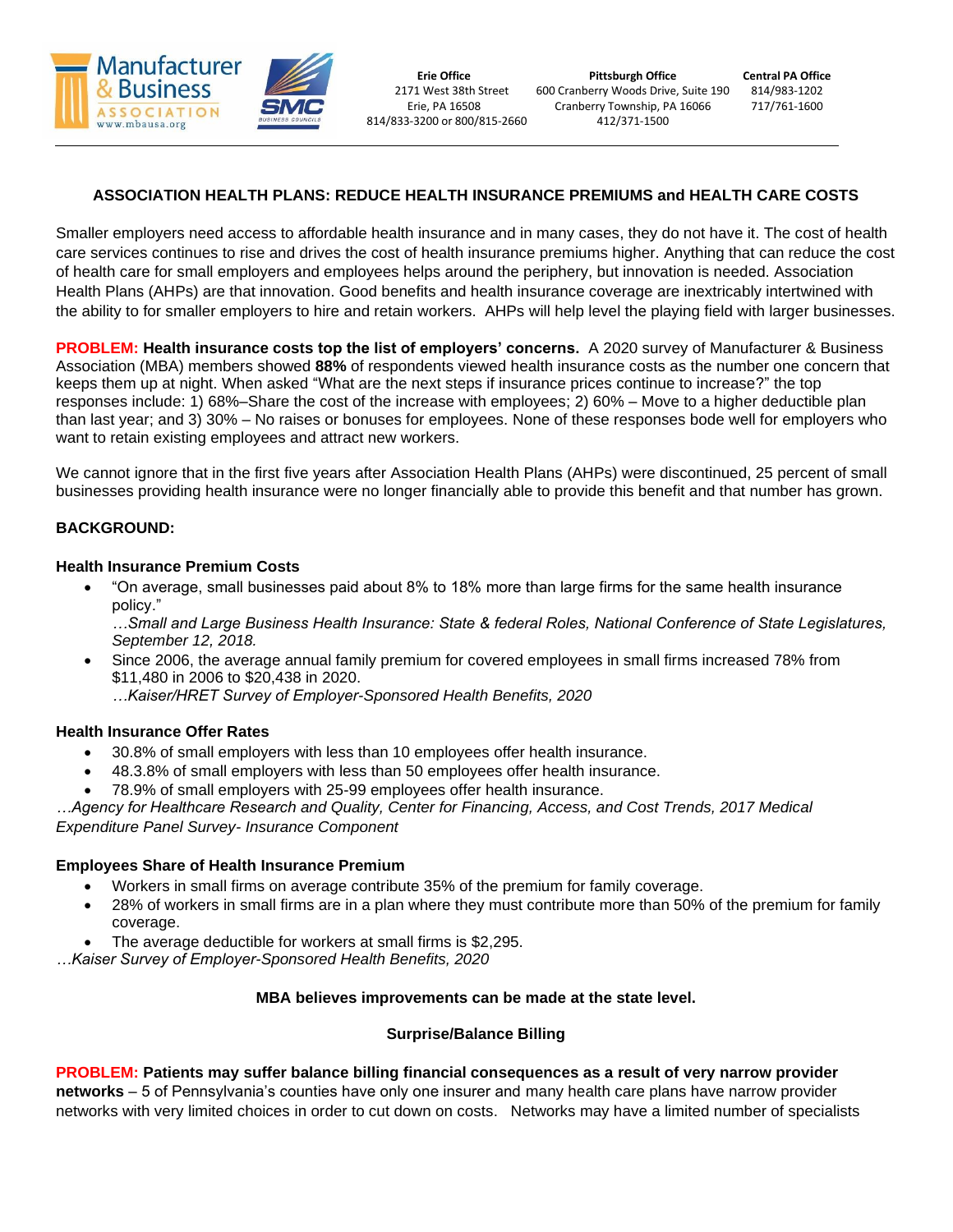such as anesthesiologists and radiologists and possibly only one hospital. A financial problem occurs when an insured patient unknowingly receives services from an out-of-network provider and the patient is billed. *...Kaiser Family Foundation 2020 Insurer Participation on ACA Marketplaces*

## **BACKGROUND:**

"Balance bills" primarily occur in two circumstances:

- When an enrollee receives emergency care either at an out-of-network facility or from an out-of-network provider or
- When an enrollee receives elective nonemergency care at an in-network facility but is inadvertently treated by an out-of-network health care provider.

Since the insurer does not have a contract with the out-of-network facility or provider, it may decide not to pay the entirety of the bill. In that case, the out-of-network facility or provider may then bill the enrollee for the balance of the bill. Even though such a bill may be resolved without payment by the patient, the process itself can lead to long months of emotional and financial stress and damage the patient's credit.

*…State Balance-Billing Protections, The Commonwealth Fund NOVEMBER 30, 2020*

**SOLUTION: Support Surprise/Balance Billing protection for consumers** – At least 32 states now have laws protecting patients from surprise out-of-network bills. It provides for the protection of consumers of health care coverage against health care providers' surprise "balance" bills. While Pennsylvania is one of the 32 states, we are classified by the Commonwealth Fund as having as having partial balance billing protections. Federal legislation was passed in December 2020, but Pennsylvania is seeking additional consumer protections. Legislation should

- Ensure that consumers are only responsible for their in-network cost-sharing obligations.
- Instruct providers to bill insurers directly, while also allowing consumers to trigger protections if they do receive a balance bill.
- Establish a fair reimbursement amount for specialists who provide services on an out-of-network basis.
- Enhance the existing safety measures established in the Commonwealth with respect to health care and the growing costs for patients.

## **Restrictive Scope-of-Practice laws**

## **BACKGROUND:**

Scope-of-practice laws are state-specific restrictions that determine what tasks nurses, nurse practitioners, physician's assistants, pharmacists, and other healthcare providers may undertake in the course of caring for patients.

In one study pharmacists and lab technicians conducted low-cost medical tests and results showed they could accommodate routine medical testing in their current job duties. A broader scope-of-practice for these healthcare professionals can increase access to care without increasing cost.

Many studies also show that nurse practitioners (NPs) provide high-quality care, cost-effective care. In one analysis NPs in a physician practice, reduced the cost of patient visits by up to 33%.

**PROBLEM:** Pennsylvania has restricted scope-of-practice laws for NPs. They allow NPs to be primary care providers, diagnose medical conditions, develop, and implement treatment plans, order, and perform diagnostic tests, and deliver other health care services, but ONLY with a signed document called a written Collaborative Agreement with two licensed physicians. In contrast 23 states allow nurse practitioners to operate full practices. The mandated Collaborative Agreements are the remains of decades-old policy, established before the NP profession adopted proven, national standards. Fewer primary care givers mean higher costs, longer wait times, and patients who may have to drive much farther to see a doctor.

**INNOVATIVE SOLUTION:** During the pandemic Governor Wolf lowered the number of signed agreements obtained from a physician, from two to one. Pennsylvania should take the next step and permanently eliminate the mandate and move to a modern process for NP licensure: By increasing the number of providers, Pennsylvania could reduce the cost of care for residents and **increase access to care.** If all states allowed NPs to practice autonomously without physician oversight, one estimate puts the potential cost savings at \$810 million.